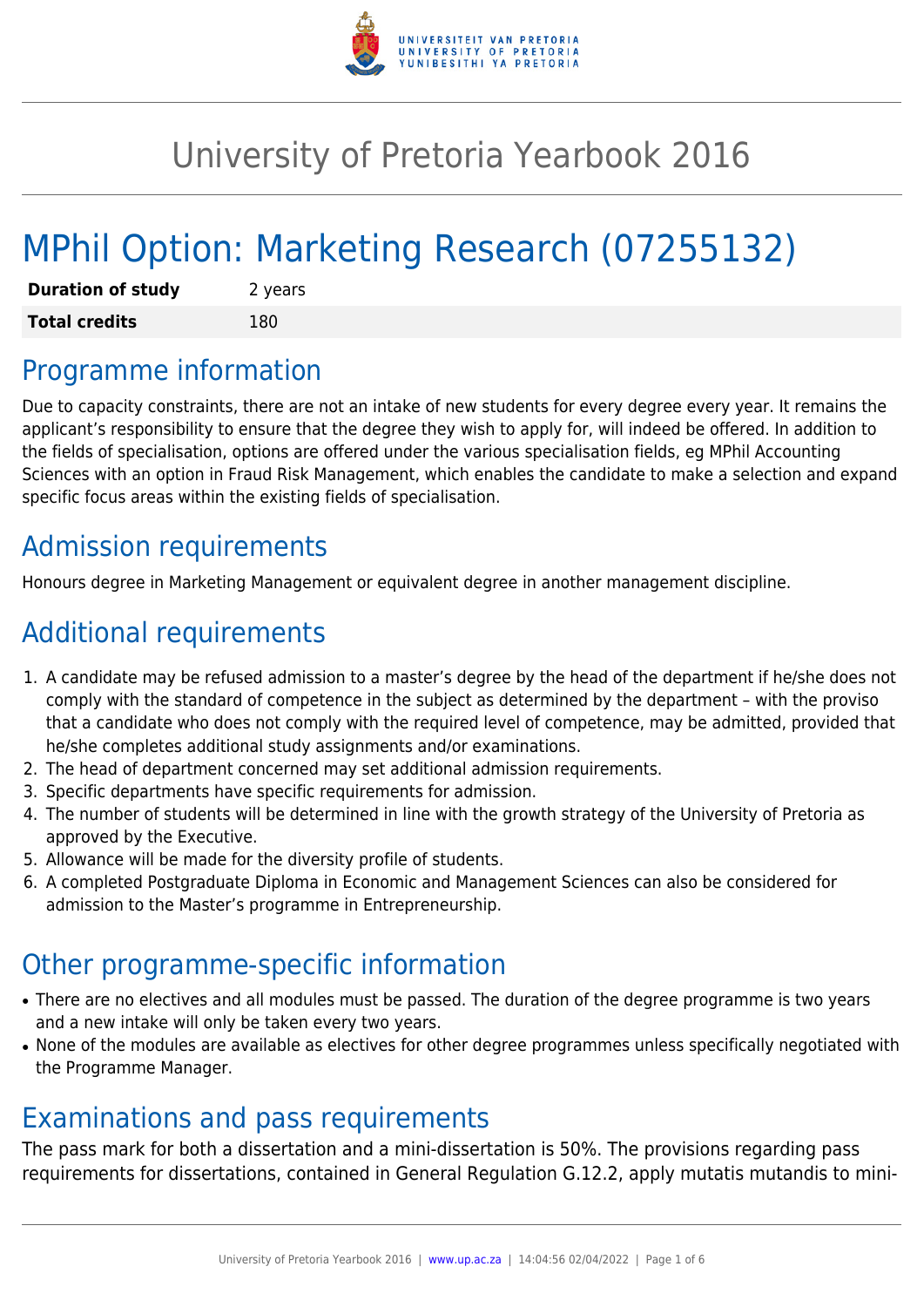

dissertations. A pass mark of at least 50% is required in the examination of each module.

## Research information

- Successful completion of the research proposal in NME 812 is a prerequisite for admission to the Research article (NME 842).
- The weight of the research article (NME 842) contributes 50% towards the total requirements of the degree.

#### **Dissertations/mini-dissertations/research reports, curricula and modules**

- 1. The degree programme requires that a dissertation/mini-dissertation/research article must be submitted in a field of study chosen from the fields covered for the honours degree, provided that the Dean may, on the recommendation of the head of department concerned, approve the replacement of the required dissertation by the successful completion of a prescribed number of module credits and a mini-dissertation/research article.
- 2. Information on modules, credits and syllabi is available, on request, from the head of department concerned.
- 3. A module in Research Methodology is compulsory in all programmes. The Dean may, on the recommendation of the head of department concerned, waive the prerequisites.
- 4. Sufficient number of bound copies of the thesis/dissertation must be submitted to the Head: Student Administration for examination, after permission is granted by the supervisor.

#### **Article for publication**

A dean may require, before or on submission of a dissertation, the submission of a draft article for publication to the supervisor. The draft article should be based on the research that the student has conducted for the dissertation and be approved by the supervisor concerned. The supervisor should then have the opportunity to take the paper through all the processes of revision and resubmission as may be necessary and/or appropriate in order to achieve publication.

#### **Submission of dissertation**

A dissertation is submitted to the Head: Student Administration, before the closing date for the various graduation ceremonies as announced annually.

For examination purposes, a student must, in consultation with the supervisor, submit a sufficient number of bound copies of the dissertation, printed on good quality paper and of good letter quality, to the Head: Student Administration. Permission to submit the dissertation in unbound form may be obtained from the supervisor concerned on condition that a copy of the final approved dissertation is presented to the examiners in bound format or electronic format.

In addition to the copies already mentioned, each successful student must submit a bound paper copy as well as two electronic copies of the approved dissertation to the Head: Student Administration in the format specified by the faculty and in accordance with the minimum standards set by the Department of Library Services, before 15 February for the Autumn graduation ceremonies and before 15 July for the Spring graduation ceremonies, failing which the degree will only be conferred during a subsequent series of graduation ceremonies.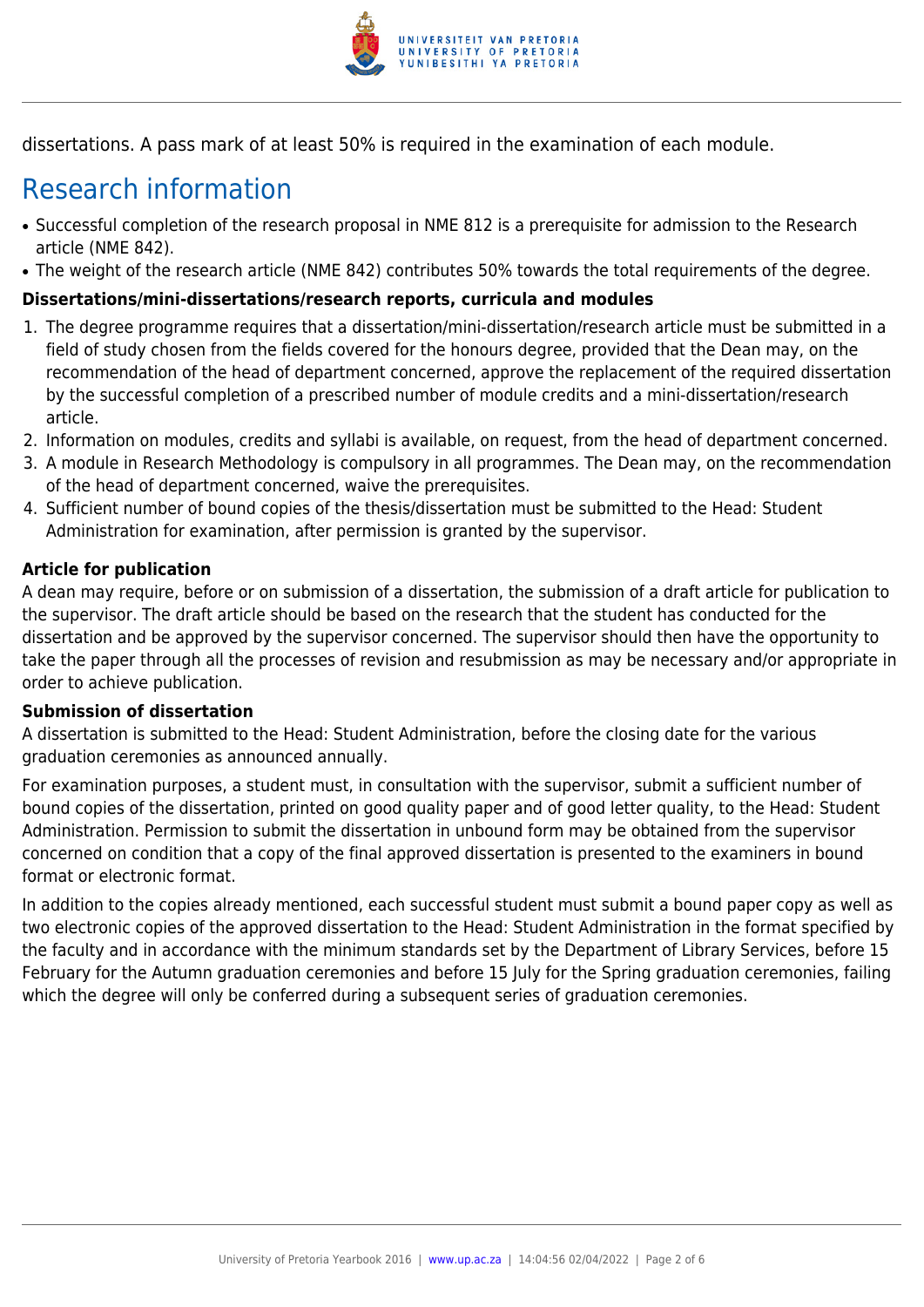

### Curriculum: Year 1

**Minimum credits: 56**

### **Core modules**

#### **Marketing theory 813 (BEM 813)**

| <b>Module credits</b>         | 18.00                                                                |
|-------------------------------|----------------------------------------------------------------------|
| <b>Prerequisites</b>          | Only for students admitted to the MPhil degree in Marketing Research |
| <b>Contact time</b>           | 1 full contact day 5 times per semester                              |
| <b>Language of tuition</b>    | English                                                              |
| <b>Academic organisation</b>  | <b>Marketing Management</b>                                          |
| <b>Period of presentation</b> | Semester 1 or Semester 2                                             |
|                               |                                                                      |

#### **Module content**

 Practical marketing research implications of the latest issues, trends and applications in the theory and practices in the field of marketing management.

#### **Qualitative research for marketing decisions 815 (BEM 815)**

| <b>Module credits</b>         | 18.00                |
|-------------------------------|----------------------|
| <b>Prerequisites</b>          | No prerequisites.    |
| <b>Contact time</b>           | 1 lecture per week   |
| <b>Language of tuition</b>    | English              |
| <b>Academic organisation</b>  | Marketing Management |
| <b>Period of presentation</b> | Semester 2           |

#### **Module content**

The role of qualitative methods in marketing research; Observation techniques; Focus groups; Depth interviews; Protocol analysis; Projective techniques; Content analysis; Ethnographic research; Physiological measurement; other qualitative research techniques; analysis of qualitative data.

#### **Research process 812 (NME 812)**

| <b>Module credits</b>         | 18.00                                                                |
|-------------------------------|----------------------------------------------------------------------|
| <b>Prerequisites</b>          | Only for students admitted to the MPhil degree in Marketing Research |
| <b>Contact time</b>           | 1 full contact day 5 times per semester                              |
| Language of tuition           | English                                                              |
| <b>Academic organisation</b>  | Marketing Management                                                 |
| <b>Period of presentation</b> | Semester 1 or Semester 2                                             |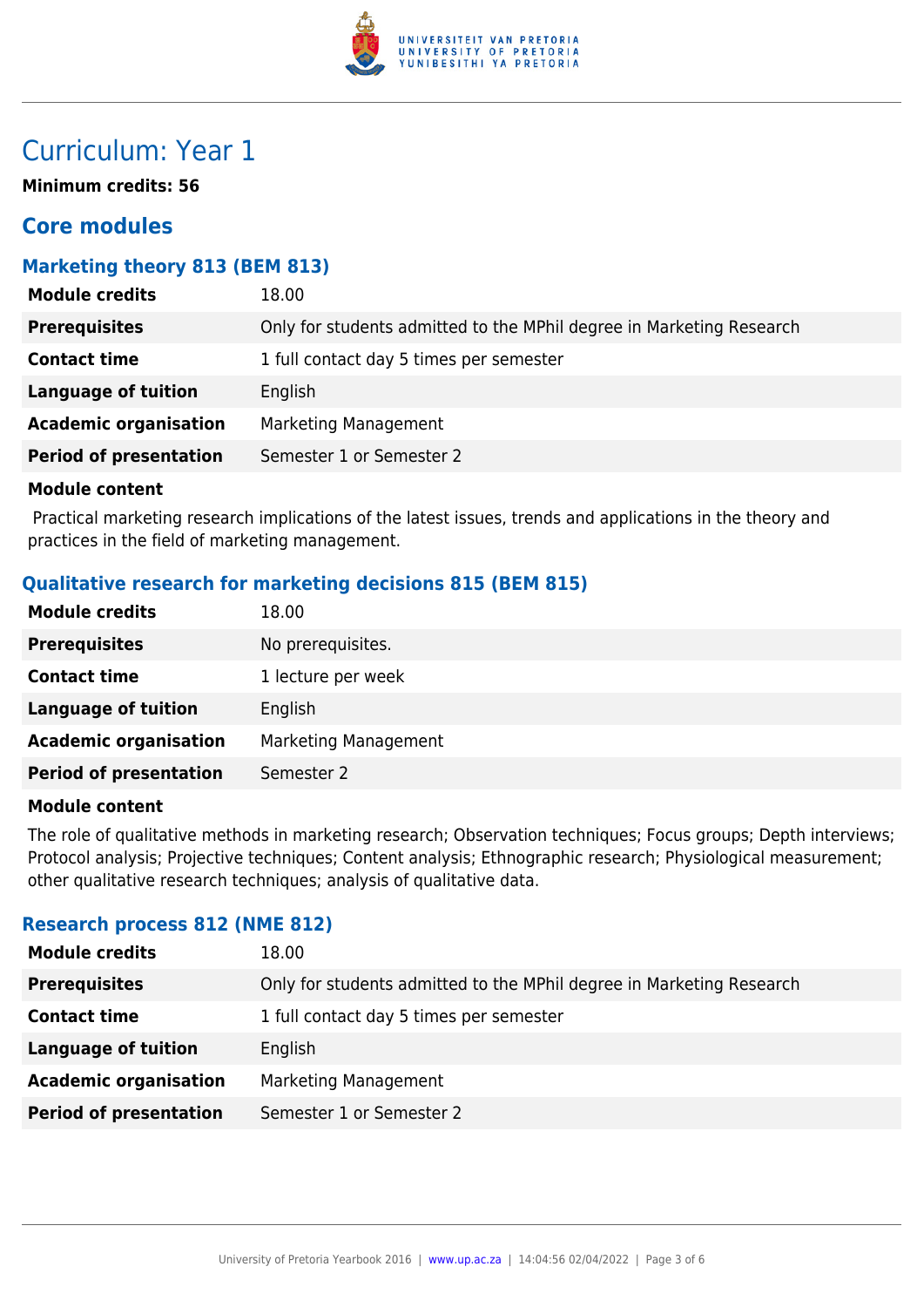

#### **Module content**

 Introduction to marketing research in general and to qualitative and quantitative marketing research approaches in particular. The module also provides an overview of the typical process to be followed in planning and executing a marketing research project.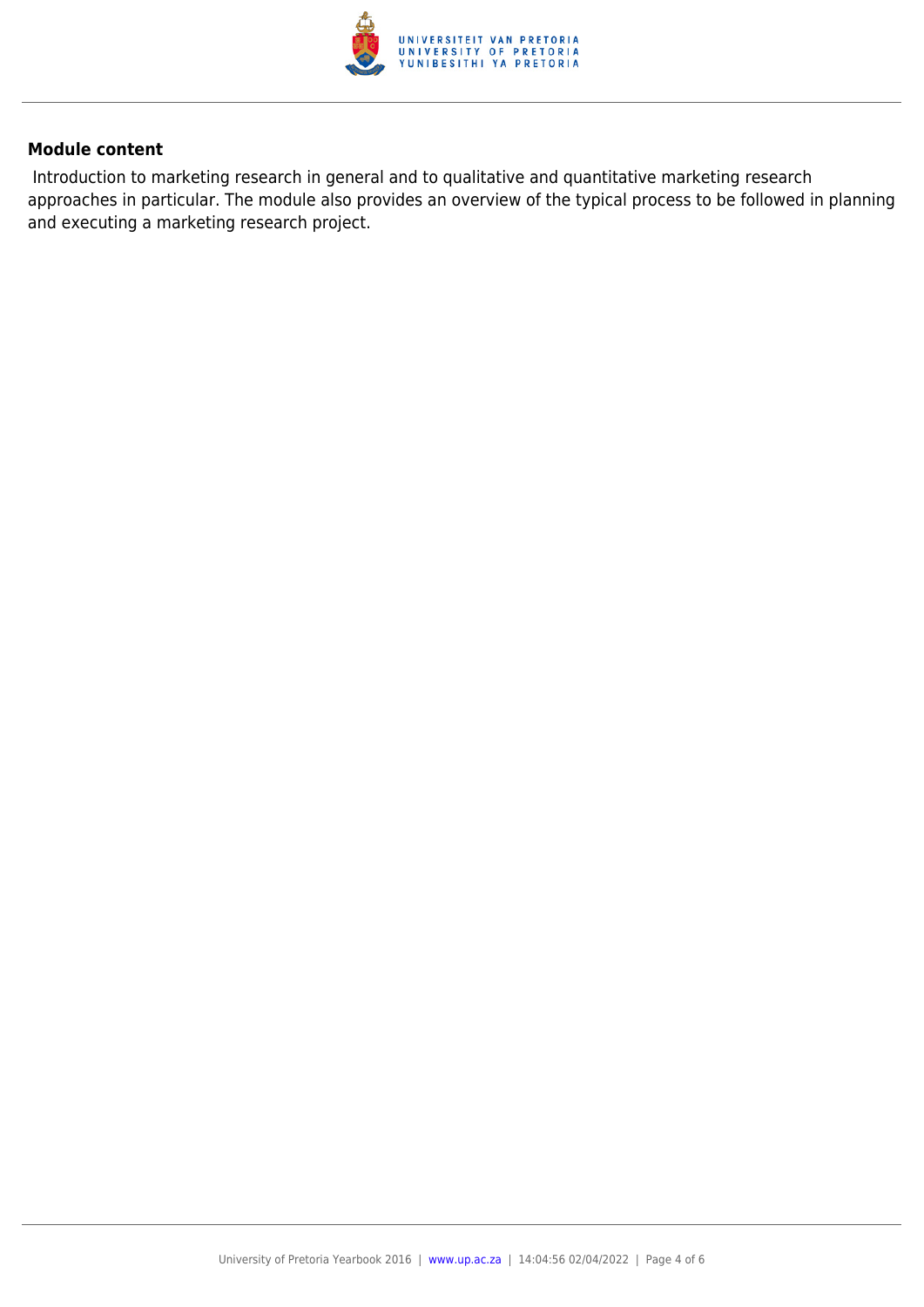

### Curriculum: Final year

**Minimum credits: 126**

### **Core modules**

#### **Quantitative research for marketing decisions 814 (BEM 814)**

| <b>Module credits</b>         | 18.00                       |
|-------------------------------|-----------------------------|
| <b>Prerequisites</b>          | No prerequisites.           |
| <b>Contact time</b>           | 1 lecture per week          |
| <b>Language of tuition</b>    | English                     |
| <b>Academic organisation</b>  | <b>Marketing Management</b> |
| <b>Period of presentation</b> | Semester 2                  |

#### **Module content**

The role of quantitative methods in marketing research; Exploratory research design: Secondary data; Descriptive research design: Survey and Observation; Causal research design: Experimentation; Measurement and Scaling: Fundamentals and Comparative scaling; Measurement and Scaling: Non-comparative scaling; Sampling: Final and Initial sample size determination; Frequency distribution, Cross-tabulation, and Hypothesis testing.

#### **Advanced cases in market research 817 (BEM 817)**

| <b>Module credits</b>         | 18.00                                                                                         |
|-------------------------------|-----------------------------------------------------------------------------------------------|
| <b>Prerequisites</b>          | Appropriate courses in Statistics and Research Methodology in the preceding<br>qualification. |
| <b>Contact time</b>           | 2 hours per week                                                                              |
| <b>Language of tuition</b>    | English                                                                                       |
| <b>Academic organisation</b>  | Marketing Management                                                                          |
| <b>Period of presentation</b> | Semester 1                                                                                    |
|                               |                                                                                               |

#### **Module content**

Advanced cases in market research demonstrating the broad range of qualitative, quantitative and statistical applications in market research within the various sectors of business and industry.

#### **Research article 842 (NME 842)**

| <b>Module credits</b>         | 90.00                                                                |
|-------------------------------|----------------------------------------------------------------------|
| <b>Prerequisites</b>          | Only for students admitted to the MPhil degree in Marketing Research |
| <b>Contact time</b>           | 2 full contact day 5 times per semester                              |
| <b>Language of tuition</b>    | English                                                              |
| <b>Academic organisation</b>  | Marketing Management                                                 |
| <b>Period of presentation</b> | Semester 1 or Semester 2                                             |